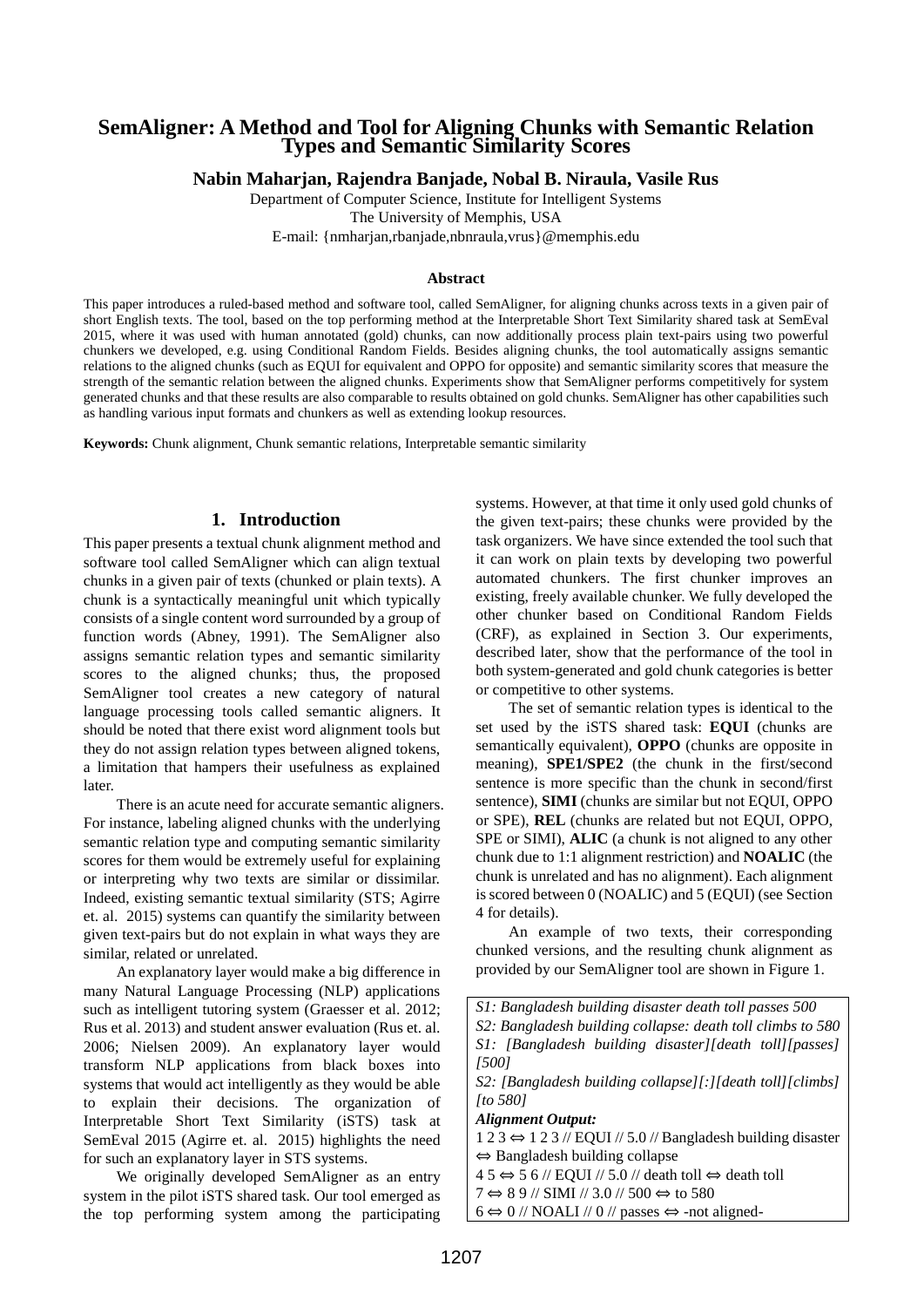| $0 \Leftrightarrow 4$ // NOALI // 0 // -not aligned- $\Leftrightarrow$ : |                                                                               |
|--------------------------------------------------------------------------|-------------------------------------------------------------------------------|
|                                                                          | $0 \Leftrightarrow 7$ // NOALI // 0 // -not aligned- $\Leftrightarrow$ climbs |

Figure 1: SemAligner output for a given text-pair.

The SemAligner outputs an alignment in the following format: *<S1-chunk id>*⇔*<S2-chunk id>//<chunk relation type//chunk score//S1 chunk* <sup>⇔</sup> *S2 chunk*. Unaligned chunks are identified with a 0 position index while aligned chunks are identified as a sequence of token positions in the input sentences.

The SemAligner is customizable and extendible through a number of options that allow the user to configure the behavior of the tool (cf. Section 4). This Java based tool can be used as a standalone application or as a library. It is freely available for research purposes at the SEMILAR - The Semantic Similarity Toolkit's website<sup>1</sup>.

## **2. Related Work**

Most semantic similarity methods are geared towards quantifying the similarity between a pair of texts. Works towards interpreting similarity, i.e. providing a justification of why the two texts are similar or dissimilar, are limited but gaining momentum as described next.

Brockett (2007) annotated datasets to indicate alignment of words and phrases. Other related works are word or phrase based alignment models for statistical machine translation (Och et. al., 2004) and word alignment tools. A most recently released tool is the monolingual word-aligner (Shultan et al., 2014) which works at word level but lacks capabilities to assign semantic relation types. In the area of student answer assessment, Nielsen and colleagues (2009) aligned facets/words in student response with concepts in the reference answer for textual entailment. All these previous works focused primarily on the alignment task without attempting to label the semantic relations among the aligned tokens. The first attempt to assign semantic labels to aligned tokens is by Rus and colleagues (2012) who aligned words using greedy and optimal strategies and presented a method to annotate texts with semantic relations such as IDENTICAL and RELATED at word level. More recently, the already mentioned iSTS task at SemEval 2015 (Agirre et. al., 2015) focused on labeling aligned chunks with different semantic relation types and semantic similarity scores thereby providing an explanatory layer to the core semantic similarity task. Our SemAligner tool makes contributions towards the development of such powerful, interpretable STS and other NLP systems.

## **3. The Chunkers**

In order to evaluate our SemAligner tool, we performed alignment experiments on the iSTS data using both gold chunks and system generated chunks. For system generated chunks, we developed a CRF<sup>2</sup> based chunker using both  $CoNLL-2000^3$  shared task training and test

l

data. This data consists of Wall Street Journal corpus: sections 15-18 as training data (211727 tokens) and section 20 as test data (47377 tokens). We generated shallow parsing features such as previous and next words from current word, current word itself, current word POS tag, previous and next word POS tags and their different combinations as described in Sha and Pereira (2003) for building the CRF model.

We evaluated the chunking accuracy of the CRF chunker by comparing it against the gold chunks of iSTS 2015 data: the training and test data sets each consist of 375 pairs of Images annotation data and 378 pairs of Headlines texts. This chunker yielded the highest average accuracies on both the training and test datasets compared to other chunkers which are described next. The accuracies on the training dataset were 86.20% and 68.34% at chunk and sentence level respectively. For the test dataset, the accuracies were 86.81% and 69% at chunk and sentence level, respectively.

We also chunked the input texts using the Open-NLP<sup>4</sup> chunking library (O-NLP). The results are presented in Table 1. The average (of Images and Headlines data) accuracies were 53.04% at chunk level and a modest 9.27% at sentence level for the training dataset. It yielded similar results on test data.

| <b>DataSet</b>       | <b>Chunker</b> | CL    | SL    |  |  |  |  |
|----------------------|----------------|-------|-------|--|--|--|--|
| <b>Training Data</b> |                |       |       |  |  |  |  |
| <b>Headlines</b>     | <b>O-NLP</b>   | 53.74 | 13.49 |  |  |  |  |
|                      | <b>EO-NLP</b>  | 80.67 | 59.39 |  |  |  |  |
|                      | <b>CRF</b>     | 82.60 | 62.56 |  |  |  |  |
| <b>Images</b>        | O-NLP          | 52.35 | 5.06  |  |  |  |  |
|                      | <b>EO-NLP</b>  | 89.13 | 72.66 |  |  |  |  |
|                      | <b>CRF</b>     | 89.74 | 74.13 |  |  |  |  |
| <b>Test Data</b>     |                |       |       |  |  |  |  |
| <b>Headlines</b>     | O-NLP          | 53.88 | 16.13 |  |  |  |  |
|                      | <b>EO-NLP</b>  | 80.96 | 60.18 |  |  |  |  |
|                      | CRF            | 83.32 | 63.23 |  |  |  |  |
| <b>Images</b>        | O-NLP          | 52.71 | 5.33  |  |  |  |  |
|                      | <b>EO-NLP</b>  | 89.30 | 72.13 |  |  |  |  |
|                      | CRF            | 90.29 | 74.93 |  |  |  |  |

Table 1 Comparison of chunking accuracies of the various chunkers at chunk level (CL) and at sentence level (SL) using gold chunks from the iSTS 2015 data.

Given the modest performance of the O-NLP chunker, we analyzed its output (i.e. chunks) and added the following rules to merge some of the chunks which resulted in chunks that make more sense and led to significantly better performance.

(a) 
$$
PP + NP \Rightarrow PP
$$
  
\n(b)  $VP + PRT \Rightarrow VP$ 

*(c) NP + CC + NP => NP*

For example, EO-NLP chunker merges chunks *[on]* and *[Friday]* to form single PP chunk *[on Friday]* using rule *(a)*. The Extended Open-NLP chunker (EO-NLP) reported 84.9% chunk level and 66.02% sentence level accuracies, respectively, on average on the training dataset. The accuracy on the test data was comparable at 85.13% chunk level and 66.15 sentence level.

Both the EO-NLP and CRF chunkers are available as part of the SemAligner tool.

.

<sup>1</sup> <http://www.semanticsimilarity.org/>

<sup>2</sup> https://taku910.github.io/crfpp/

<sup>3</sup> http://www.cnts.ua.ac.be/conll2000/chunking/

<sup>4</sup> http://opennlp.apache.org/cgi-bin/download.cgi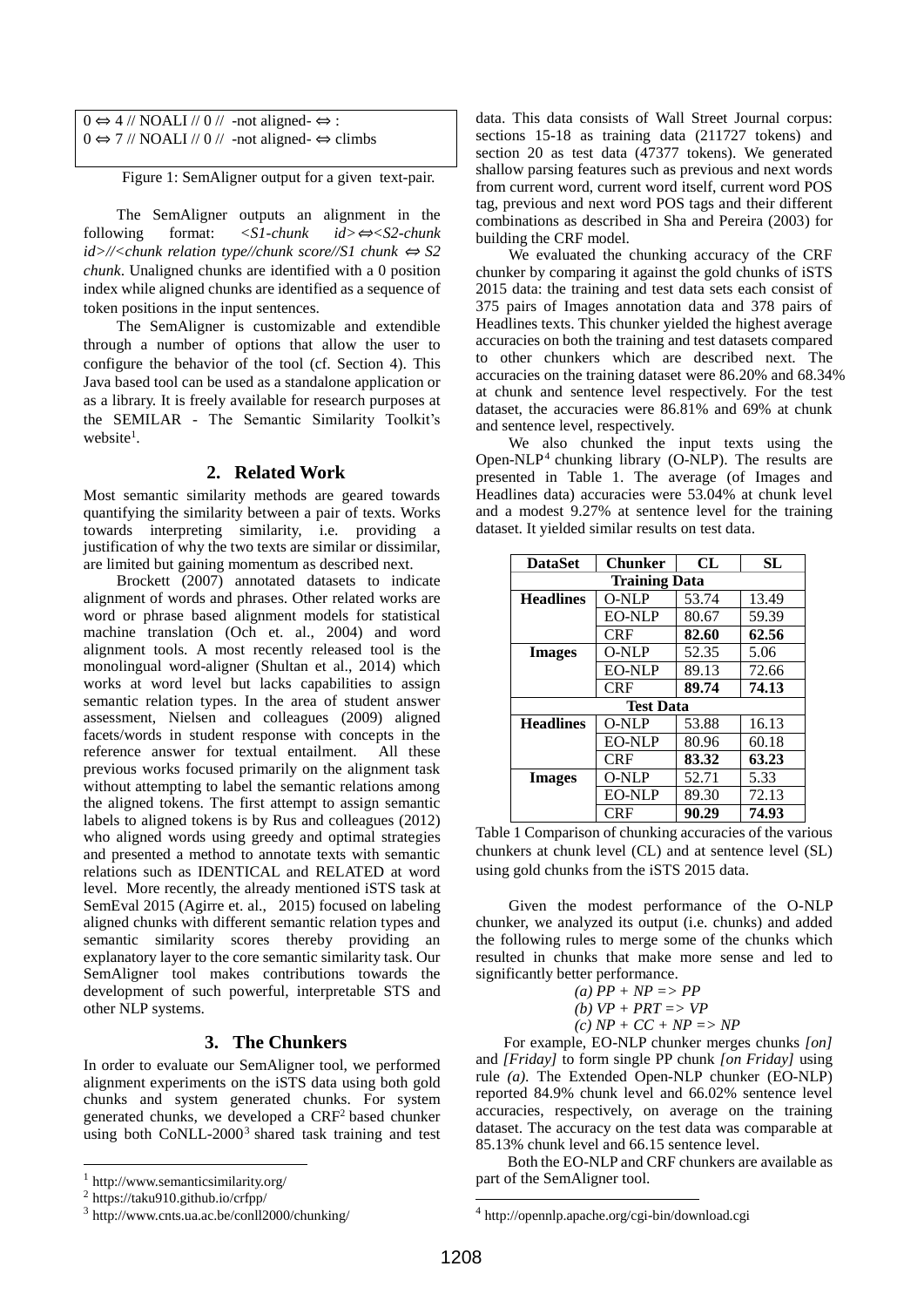# **4. The SemAligner Tool**

The SemAligner tool can take chunked or plain text-pairs as input. If the input text-pairs are in plain text format, the tool can first detect the chunks using either the EO-NLP or CRF chunkers, described earlier, depending on the user's choice. It should be noted that before performing chunk alignment, the SemAligner preprocesses the text-pairs by performing stopword marking (stopwords are marked to differentiate them from content-words; some rules use this information), lemmatization, POS tagging and Named-Entity recognition using the Stanford CoreNLP Toolkit (Manning et. al. 2014).

Once the chunks are available, the SemAligner relies on a set of rules to align chunks and detect the semantic relation labels. We discuss the rules only briefly here since they are explained in detail in Banjade, Maharjan, Niraula, et al. (2015). There is a subset of alignment rules for each semantic relation type. There are 5 EQUI rules, 1 OPPO rule, 3 SPE rules, 5 SIMI rules, 1 ALIC rule and 1 NOALIC rule. The rules are applied only when certain conditions are met. While aligning chunks, these rules are applied in the following order of precedence: NOALIC, EQUI, OPPO, SPE, SIMI, REL and ALIC. Also, there is a precedence of rules within each relation type. For example, the rule *Both chunks have same tokens (E.g. to compete*  $\Leftrightarrow$  *To Compete*) is always applied first before other EQUI rules.

Our SemAligner tool relies on synonym, antonym and hypernym relations in order to align the chunks and therefore use several lookup files to determine these word-to-word semantic relations. All these lookup resources were created using WordNet (Christiane, 1998). There are also rules that use the similarity score between two chunks for determining the alignment. Word to word similarity measures are used to measure chunk to chunk similarity using optimal alignment as described in Stefanescu et al. (2014a). Currently, we use cosine of vectors using the Word2Vec (Mikolov et al., 2013) model as the word-to-word similarity measure as illustrated by the following rule, *if Both chunks have equal number of content words and sim-Mikolov(C1,C2) > 0.6, label as EQUI.* The similarity threshold 0.6 was selected empirically after trying with thresholds varying from 0.4 to 0.9. This rule marks the following two chunks *in Indonesia boat sinking* and *in Indonesia boat capsize* as EQUI*.*

A chunk can have only one alignment and once aligned, it is not considered for further alignment. Any chunk left unpaired after applying the full set of rules is assigned the NOALIC semantic relation with a score of 0. The aligned chunks with EQUI, OPPO, SPE and ALIC are invariably scored 5, 4, 4 and 0 respectively. The SIMI and REL aligned chunks may have scores between 2 and 4 depending upon the rule being applied. For example, the rule *Each chunk has a token of DATE/TIME type* assigns a score of 3 to the following alignment: *on Friday*  $\Leftrightarrow$  *on Wednesday.*

The rules of the SemAligner tool were developed using the training data of iSTS 2015 shared task. Table 2 reports the F1 scores on the training data.

| System                  | А     |       |       | $T + S$ |  |  |
|-------------------------|-------|-------|-------|---------|--|--|
| Headline, gold chunks   |       |       |       |         |  |  |
| SemAligner              | 0.884 | 0.639 | 0.787 | 0.613   |  |  |
| Image, gold chunks      |       |       |       |         |  |  |
| SemAligner              | 0.885 | 0.688 | 0.800 | 0.654   |  |  |
| Headline, system chunks |       |       |       |         |  |  |
| SemAligner              | 0.821 | 0.546 | 0.715 | 0.523   |  |  |
| Image, system chunks    |       |       |       |         |  |  |
| SemAligner              | 0.841 | 0.629 | 0.755 | 0.599   |  |  |

Table 2: F1 scores on gold and system chunked Headlines and Images training data of iSTS 2015 shared task.

We evaluated the performance of the SemAligner against the gold chunked test data consisting of 378 instances of Headlines and 375 instances of Images datasets used in the iSTS shared task. The system chunks were created using our CRF chunker described in Section 3. The results are presented in Table 3.

| <b>System</b>           | A     | т     | S     | $T + S$ |  |  |
|-------------------------|-------|-------|-------|---------|--|--|
| Headline, gold chunks   |       |       |       |         |  |  |
| <b>Baseline</b>         | 0.844 | 0.555 | 0.755 | 0.555   |  |  |
| SemAligner              | 0.897 | 0.666 | 0.815 | 0.642   |  |  |
| MaxScore                | 0.898 | 0.666 | 0.826 | 0.642   |  |  |
| gold chunks<br>Image,   |       |       |       |         |  |  |
| <b>Baseline</b>         | 0.838 | 0.432 | 0.721 | 0.432   |  |  |
| SemAligner              | 0.883 | 0.603 | 0.783 | 0.575   |  |  |
| Max Score               | 0.887 | 0.614 | 0.796 | 0.596   |  |  |
| Headline, system chunks |       |       |       |         |  |  |
| <b>Baseline</b>         | 0.670 | 0.457 | 0.606 | 0.4571  |  |  |
| SemAligner              | 0.826 | 0.564 | 0.736 | 0.543   |  |  |
| Max Score               | 0.782 | 0.515 | 0.702 | 0.509   |  |  |
| Image, system chunks    |       |       |       |         |  |  |
| <b>Baseline</b>         | 0.706 | 0.369 | 0.609 | 0.36    |  |  |
| SemAligner              | 0.852 | 0.568 | 0.749 | 0.539   |  |  |
| Max Score               | 0.835 | 0.576 | 0.751 | 0.564   |  |  |

Table 3: F1 scores on gold and system chunked Images and Headlines test data. A, T and S refer to Alignment, Type, and Score, respectively. Max Score is the best score for each metric given by any of the participating systems in the shared task.

Our tool performs very well for both gold and system chunks. Our system performs better or competitively in all metric categories versus the best F1 scores (Melamed, 1998) obtained for each metric category among participating systems in the shared task. The SemAligner tool provides the best performance scores (highlighted) across all performance metrics (A, T, S, T+S) in the Headlines dataset with system chunks. For gold chunks in the Headlines dataset, our system performance scores are competitive to the best performance scores across all metrics. Also, the performance scores in the Image dataset (both gold and system chunks) are comparable to the best performance scores of the participating systems in the iSTS task. Interestingly, the performance of our tool using its own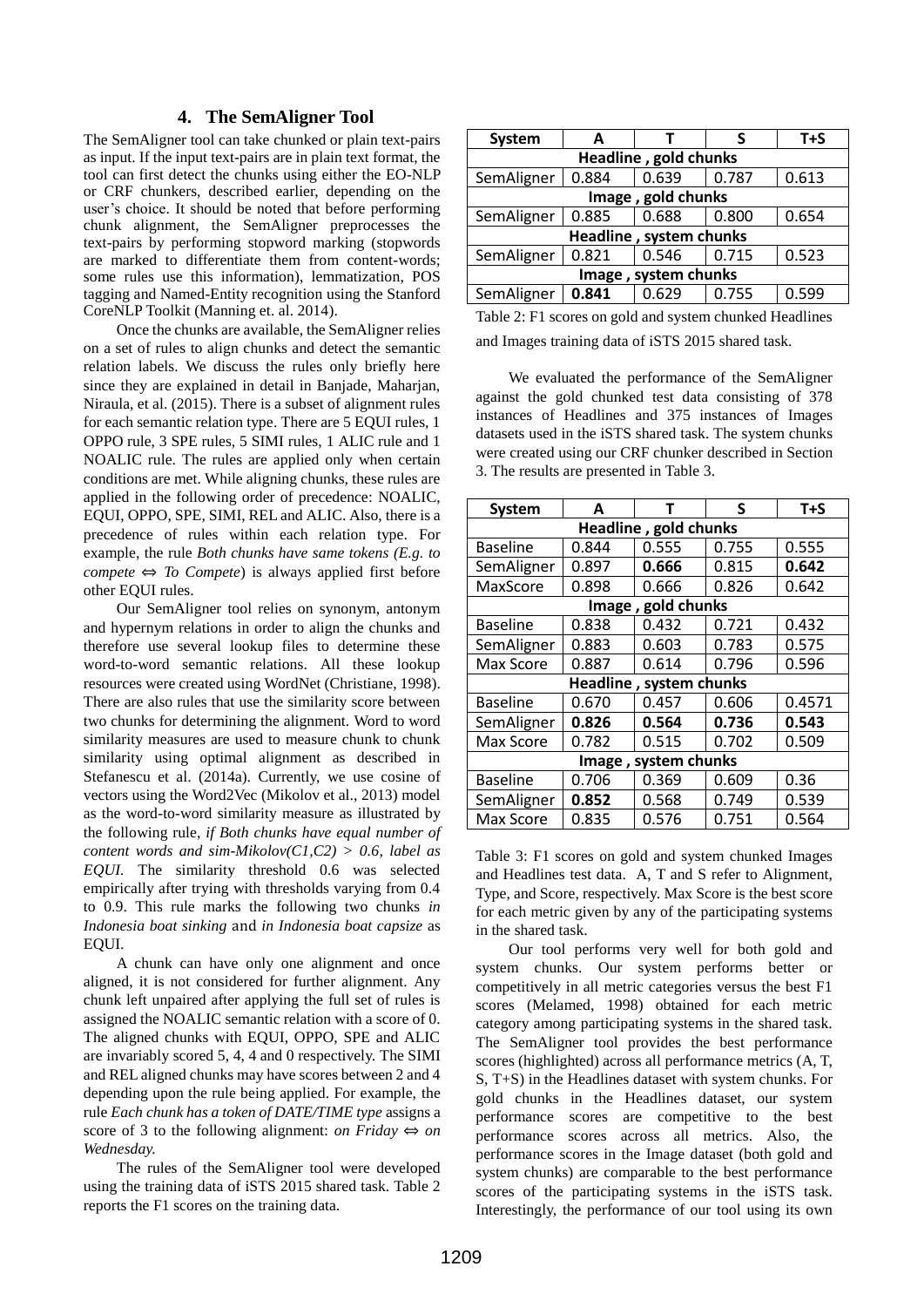chunks (system chunks) is comparable to the results obtained on the gold chunks, showing the general usability of our tool.

The SemAligner has been developed with flexibility in mind. Users can easily customize the application via a configuration file. For example, the user can choose a chunker out of the two. Below are the main configurations to be set for the application.

- *app.input.file*  set full path to text file consisting of tab-delimited text-pairs
- *app.input.format* set chunked if texts are in chunked form. Otherwise set to plain
- *app.chunking.tool* set it to either *crf* or *eo\_nlp* to select chunking tool. This must be configured if *app.input.format* is set to plain
- *app.out.file* set valid file path to output file for saving chunk alignment result

The SemAligner tool allows to override default word vector models used in the application. We have only used a subset of vocabulary of pre-trained word2vec model. The vector model can be replaced by user's choice of model. The word model should consists of two files: "**voc.txt**" containing word in each line and "**model.txt**" containing corresponding word vector in each line. The word model format is similar to wiki models developed by Stefanescu et al, 2014b.

- *app.mikolov.models.override* set it to true for overriding the default word models. Otherwise comment out using *#* or set it to false
- *app.mikolov.models.path* set it to folder containing "**voc.txt**" and "**model.txt**" files.

The tool also allows to extend the lookup dictionaries used by the tool.

- *app.extend.lookup.synonym* extend the synonym dictionary. Each line is a word followed by its tab-delimited synonym words
- *app.extend.lookup.antonym* extend the antonym dictionary. Each line is a tab delimited word-antonym pair.
- *app.extend.lookup.hypernym* extend the hypernym dictionary. Each line is word followed by its hypernym and tab delimited.
- *app.extend.lookup.stopword* extend the stop word list. Each line contains a stop word.

#### 5. **Conclusions**

This paper introduced a competitive and freely available chunk alignment tool, i.e. SemAligner that can identify semantic relations between the aligned chunks as well as compute semantic similarity scores between the chunks. The SemAligner provides better or comparable performance for both gold and system generated chunked text-pairs. The tool can be very useful for building an explanatory (or interpretable) layer for many NLP applications.

We also plan to release an improved version of the SemAligner tool soon in our website. The improved tool will relax current 1:1 alignment restriction, remove ALIC relation and allow multiple alignments between the chunks.

#### **6. Acknowledgements**

This research was partially sponsored by University of Memphis and the Institute for Education Sciences under award R305A100875 to Dr. Vasile Rus.

#### **7. References**

- Abney, S. (1991). Parsing by Chunks. (pp. 257-278). Springer Netherlands
- Agirre, E., & Banea, C. (2015). SemEval-2015 task 2: Semantic textual similarity, English, Spanish and pilot on interpretability. In *Proceedings of the 9th International Workshop on Semantic Evaluation (SemEval 2015), June*.
- Banjade, R., Niraula, N. B., Maharjan, N., Rus, V., Stefanescu, D., Lintean, M., & Gautam, D. (2015). NeRoSim: A System for Measuring and Interpreting Semantic Textual Similarity. In *Proceedings of the 9th International Workshop on Semantic Evaluation (SemEval 2015), June*.
- Brockett, C. (2007). Aligning the RTE 2006 corpus. *Microsoft Research*.
- Christiane, F. (1998). WordNet: an electronic lexical database. *Cambrige, MIT Press, Language, Speech, and Communication*.
- Corbett, A. T., Koedinger, K. R., & Anderson, J. R. (1997). Intelligent tutoring systems. *Handbook of human computer interaction*, 849-874.
- Manning, C. D., Surdeanu, M., Bauer, J., Finkel, J., Bethard, S. J., & McClosky, D. (2014, June). The Stanford CoreNLP natural language processing toolkit. In *Proceedings of 52nd Annual Meeting of the Association for Computational Linguistics: System Demonstrations* (pp. 55-60).
- Melamed, I. D. (1998). *Manual annotation of translational equivalence* (No. cmp-lg/9805005).
- Mikolov, T., Sutskever, I., Chen, K., Corrado, G. S., & Dean, J. (2013). Distributed representations of words and phrases and their compositionality. In *Advances in neural information processing systems* (pp. 3111-3119).
- Nielsen, R. D., Ward, W., & Martin, J. H. (2009). Recognizing entailment in intelligent tutoring systems. *Natural Language Engineering*, *15*(04), 479-501.
- Och, F. J., & Ney, H. (2004). The alignment template approach to statistical machine translation. *Computational linguistics*, *30*(4), 417-449.
- Rus, V., & Graesser, A. C. (2006, July). Deeper natural language processing for evaluating student answers in intelligent tutoring systems. In *Proceedings of the National Conference on Artificial INtelligence* (Vol. 21, No. 2, p. 1495). Menlo Park, CA; Cambridge, MA; London; AAAI Press; MIT Press; 1999.
- Rus, V., Lintean, M., Moldovan, C., Baggett, W., Niraula, N., & Morgan, B. (2012). The similar corpus: A resource to foster the qualitative understanding of semantic similarity of texts. In *Semantic Relations II:*